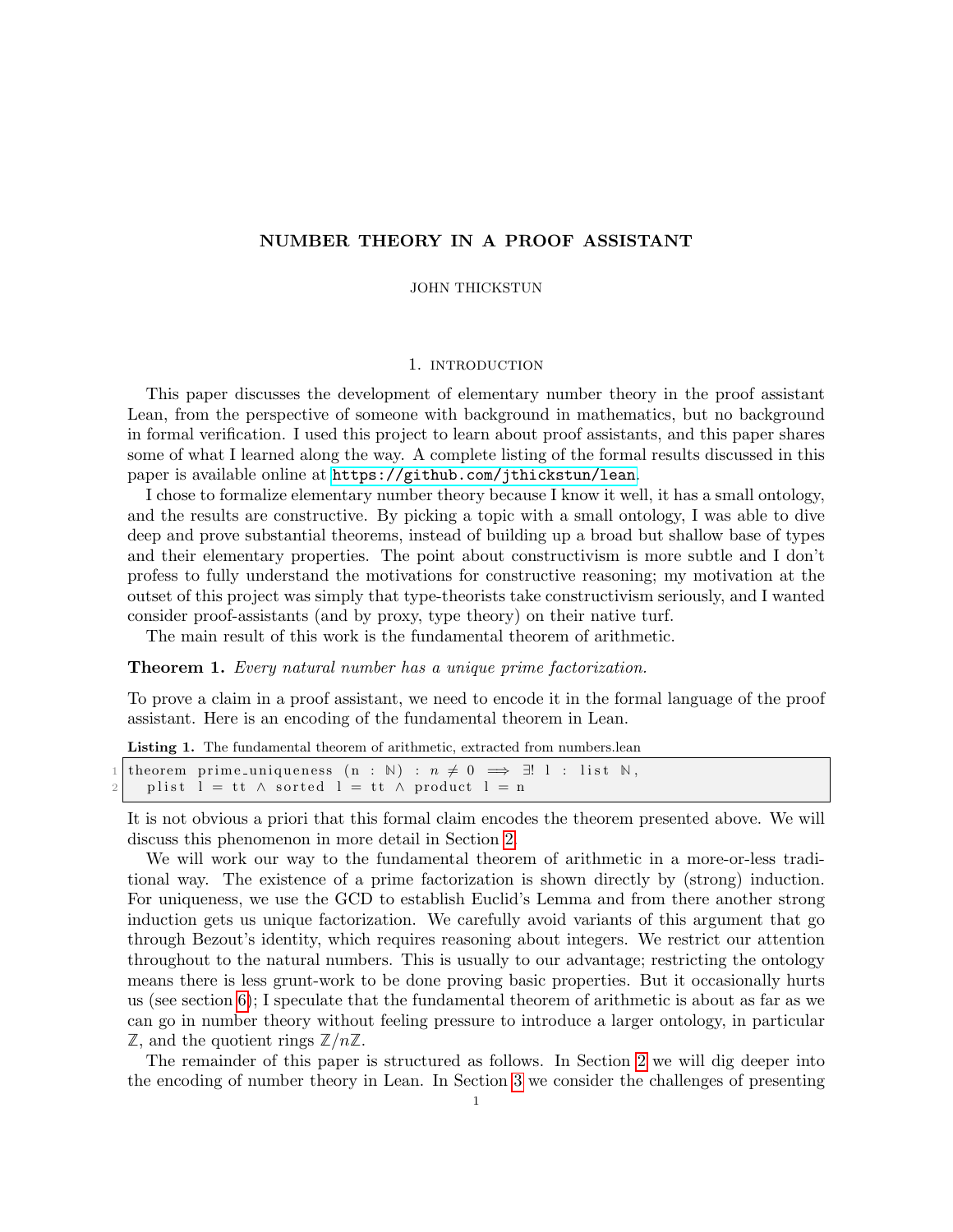formally verified mathematics in a human-readable form. In Section [4](#page-4-0) we take a broader view of readability and consider the interplay between abstraction and formal verification. In Section [5](#page-5-0) we consider some foundational questions about definitions. In Section [6](#page-8-0) we will consider some of the more technical aspects of constructing formal proofs, and comment on the power of generality. In Section [7](#page-10-0) we will consider some of the bugs that can arise in the workflow of formal verification, which leads to some more philosophical speculation in Section [8.](#page-11-0) Section [9](#page-12-0) contains some concluding remarks.

### 2. a proof assistant as a foreign language

<span id="page-1-0"></span>From a mathematician's perspective, working in a proof assistant feels like traveling to a foreign country where no one speaks your language. We have assertions that we wish to express, and we need translate these assertions into the formal language of the proof assistant. For every theorem or syllogism we wish to cite, we must learn its translation in the formal language: the logical contrapositive is  $m<sub>t</sub>$ , transitivity of inequality is  $l<sub>t</sub>$  trans, and distributivity (on the right) of multiplication over subtraction is mul sub right distrib. Like beginner students of language, we find that stating anything of consequence is an exercise in browsing the dictionary. Except unlike a dictionary, the assistant's library has no index; browsing becomes a search problem, constrained only by the high-level structure of the library that can guide the search towards more likely files and locations.

To some extent, this painful process is unavoidable. And like any language acquisition, it becomes easier over time as the most common vocabulary is memorized and the structure of the library is learned, enabling a more precise search the for more obscure results. But there is an aspect to this process that could be eased by a more powerful assistant: many of the most simple (and most commonly cited results) are ones that, in colloquial mathematics, would require no citation. Stronger tactics libraries that could justify the most basic algebraic and logical manipulations would help a lot here.

Like any pair of languages, there is some friction in the translation between colloquial mathematics and its formal counterpart. Compare the statement of the fundamental theorem of arithmetic (Theorem [1\)](#page-0-0) to its formalization in Lean (Listing [1\)](#page-0-1). Parts of this translation are unsurprising; syntax is introduced for quantification; explicit variables  $n$  and  $l$  are introduced for the number and prime factorization in question. Other choices are, while not necessarily surprising, certainly less mechanical. We explicitly spell out the definition of a prime factorization of  $n:$  a list of numbers, each a prime, with product n. There was no mention of lists in the colloquial statement of this theorem. And although lists are a natural enough choice (we could imagine speaking colloquially of a "list of primes") they are not our only option. We could, for example, have chosen to represent a prime factorization with a multi-set.

This latter observation brings us to the largest source of translational friction between the colloquial and formal statements of the fundamental theorem: the formal condition sorted l = tt. There is no mention, even implicitly, of this condition in the colloquial claim; it is an artifact of our representation of a prime factorization with a list (contrast this with the situation for multi-sets). We want to make a uniqueness claim "up to ordering" of the prime factorization. Once we commit to the list data type, we must be careful about the substance of our uniqueness claim.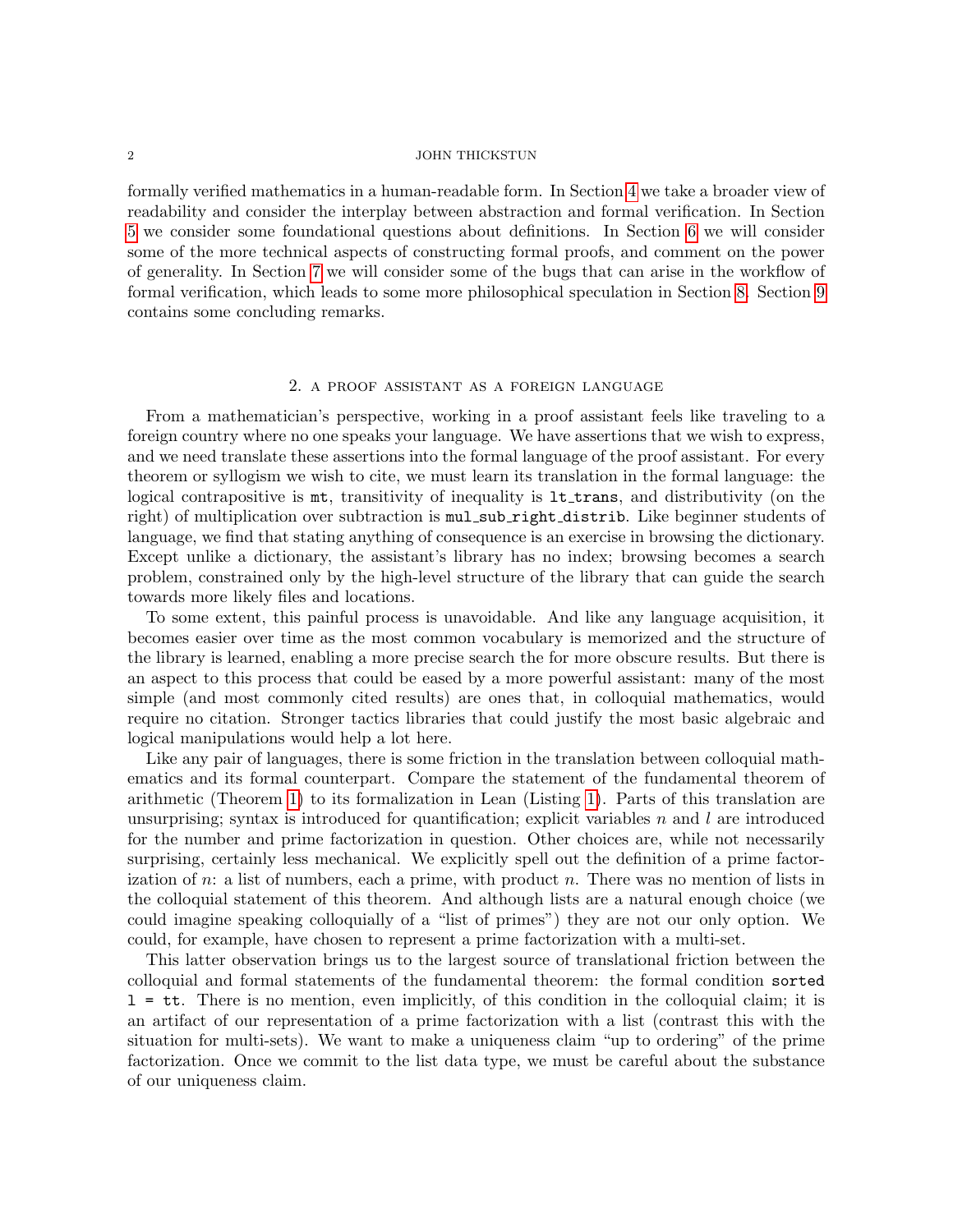Despite the trouble that lists cause for us, it is not clear that a different type–the obvious alternative is a multi-set–is a better choice for formalizing prime factorizations. There are two reasons to be skeptical of multi-sets. First, from the formal perspective, they are an inherently more complicated type than lists. The complications that stem from choosing a more sophisticated type likely outweigh the issues we face with lists. Second, from the view of colloquial mathematics, it seems that what we have in mind when we speak of a prime factorization is much closer to the formal list type than a multi-set.

Even after we commit to working with lists, there are several options for formalizing the fundamental theorem. One alternative is to explicitly encode the idea of "uniqueness up to ordering." We could introduce the syntax ∃∼!, with behaves like ∃! except instead of demanding a proof that 1 = 1' for all 1' that satisfy the existential condition, it would demand that 1  $\sim$  $1$ '; i.e.  $1$ ' is a permutation of 1.

<span id="page-2-0"></span>Listing 2. Alternative statement of the fundamental theorem of arithmetic; compare to Listing [1](#page-0-1)

```
1 theorem prime_uniqueness' (n : N) : n \neq 0 \implies\exists \sim ! \; l : \; list \; \mathbb{N}, \; \text{plist} \; l = \text{tt} \; \wedge \; \text{product} \; l = n
```
This alternate formalization is similar to the one presented in Listing [1;](#page-0-1) the former avoids introducing new syntax, but if uniqueness-up-to-ordering turns out to be a common pattern, then this syntax might be justified. We avoid explicitly mentioning sorts, in exchange for explicitly mentioning permutations.

Writing a proof of the fundamental theorem in the form of either Listing [1](#page-0-1) or Listing [2](#page-2-0) requires considerable work to develop the theory of sorted lists and permutations. Here is a (partial) catalog of the work that needs to be done:

- Define what it means for a list to be sorted.
- Define what is means for two lists to be permutations of each other.
- Define a sort function, for example insertion sort.
- Show that insertion sort returns a sorted permutation of its input.
- Show that a list of primes remains a list of primes under permutation.
- Show that permutation preserves the product of a list of primes.

<span id="page-2-1"></span>We could use the following formalization to avoid all this work.

Listing 3. Another alternative statement of the fundamental theorem of arithmetic; compare to Listing [1](#page-0-1)

```
1 theorem prime_uniqueness" (n : N) : n \neq 0 \implies2 \exists l : list N, plist l = tt \land product l = n \land (sorted l \implies3 \forall 1': list N, plist 1' = tt \land product 1' = n \land sorted 1' \implies 1 = 1')
```
This is a fair encoding of Theorem [1,](#page-0-0) in the sense that the deductions required to prove it encompass the deductions a mathematician would present in a colloquially rigorous proof of Theorem [1.](#page-0-0) It requires a definition of a sorted list, but it doesn't require the construction of a sorted list or any discussion of permutations (which would never be presented in a colloquial proof of the fundamental theorem). It is satisfying to the extent that the audience is willing to accept that we can convert a list of primes into a sorted list, containing the same primes, with the same product. Most audiences would accept these facts implicitly, without even realizing the oversight. But when we lay out the assumptions explicitly and consider all the work required to establish these facts, this is maybe a little surprising!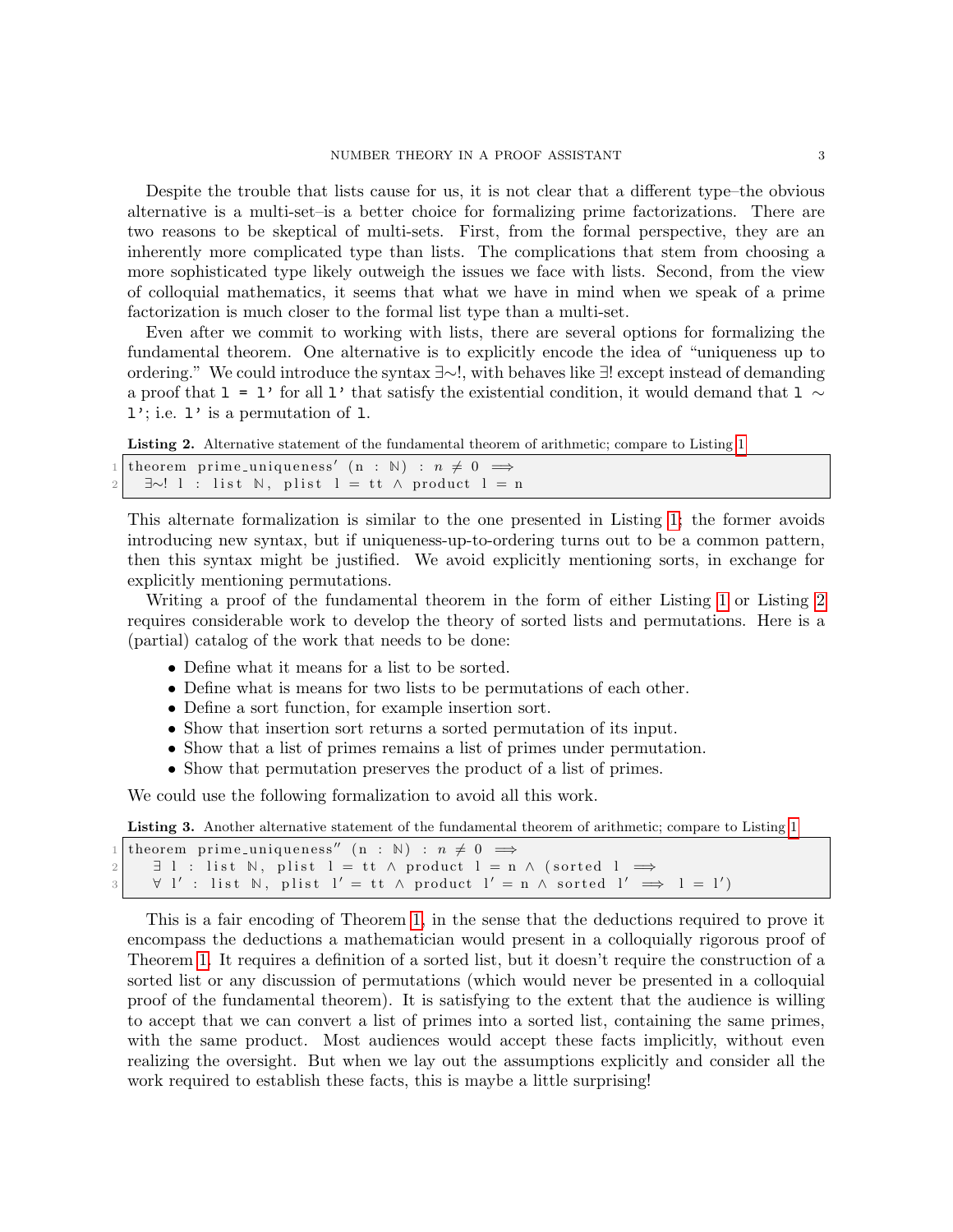#### 3. readability of proofs

<span id="page-3-0"></span>Recall the two-column proof format, often used to introduce young students to formal reasoning in a high school geometry class. Consider the fact that for any two natural numbers  $n, m,$  (succ n)  $*$  (succ m) = 1 + m + n + m  $*$  n. We can demonstrate this fact using a simple (albeit messy) two column proof:

|   | Statement                                                 | Reason                       |
|---|-----------------------------------------------------------|------------------------------|
|   | $(\text{succ } n) * (\text{succ } m) = (1 + m) * (1 + n)$ | Definition of successor      |
|   | $2   (1+m)*(1+n) = 1*1+m*1+1*n+m*n$                       | Distributivity               |
|   | $3 1 * 1 + m * 1 + 1 * n + m * n = 1 + m + n + m * n$     | One is the identity          |
| 4 | $(\text{succ } n) * (\text{succ } m) = 1 + m + n + m * n$ | $1, 2, 3$ , and transitivity |

A two-column proof is explicit to the point of pedantry about both the current state of knowledge (the "statement" column) and the transformation rules that modify this state of knowledge ("reasons").

When writing mathematics for a more mature audience, we streamline our proofs by omitting the reasons from our proofs when they can easily be inferred by the reader. The proof above would become a simple calculation that demonstrates how we can transform the left-hand side to the right-hand side:

$$
(\text{succ } n) * (\text{succ } m) = (1 + m) * (1 + n) = 1 + m + n + m * n.
$$

The focus of a mathematical proof is on the true statements we have asserted, and explicit identification of reasons is saved for non-obvious deductive leaps; usually the application of a theorem or lemma.

Proof assistants, for technical reasons, take the opposite approach; a proof in a proof assistant typically writes out reasons in excruciating detail, leaving statement of the claims these reasons imply to the reader. Here is how the proof discussed above can be written in Lean.

Listing 4. A simple, unreadable proof in Lean

```
lemma foil (m n : \mathbb{N}): (nat.succ m)*(nat.succ n) = 1 + m + n + m*n := by2 rw [←one_add m, ←one_add n, left_distrib, right_distrib, right_distrib]; simp
```
Proofs like this can be followed in a live proof environment, where the assistant displays intermediate statements based on the position of the cursor in the document. But in a static environment such as this PDF, these proofs are basically unreadable. Steps can be taken to ameliorate this, usually by changing the goal internally with "have" statements and establishing many intermediate, explicit goals. Another option for algebraic proofs like this one is Lean's "calc" environment, which offers a syntax that looks more like a two-column proof.

Listing 5. A more readable proof in Lean, extracted from nat extra.lean

```
lemma foil (m n : \mathbb{N}): (nat \cdot succ m)*(nat \cdot succ n) = 1 + m + n + m*n :=2 \vert calc (nat. succ m) * (nat. succ n)
3 = (1+m)*(1+n) : by rw [←one_add m, ←one_add n]
  \ldots = 1 * 1 + m * 1 + (1 + m) * n: by rw [left_distrib, right_distrib]
     = 1 + m + n + m * n : by rw [one_mul, mul_one, right_distrib]; simp
```
There is a stylistic choice to be made here. Should we optimize proofs for reading with the aid of the proof assistant? Or should we strive to write proofs that can be read in a static form?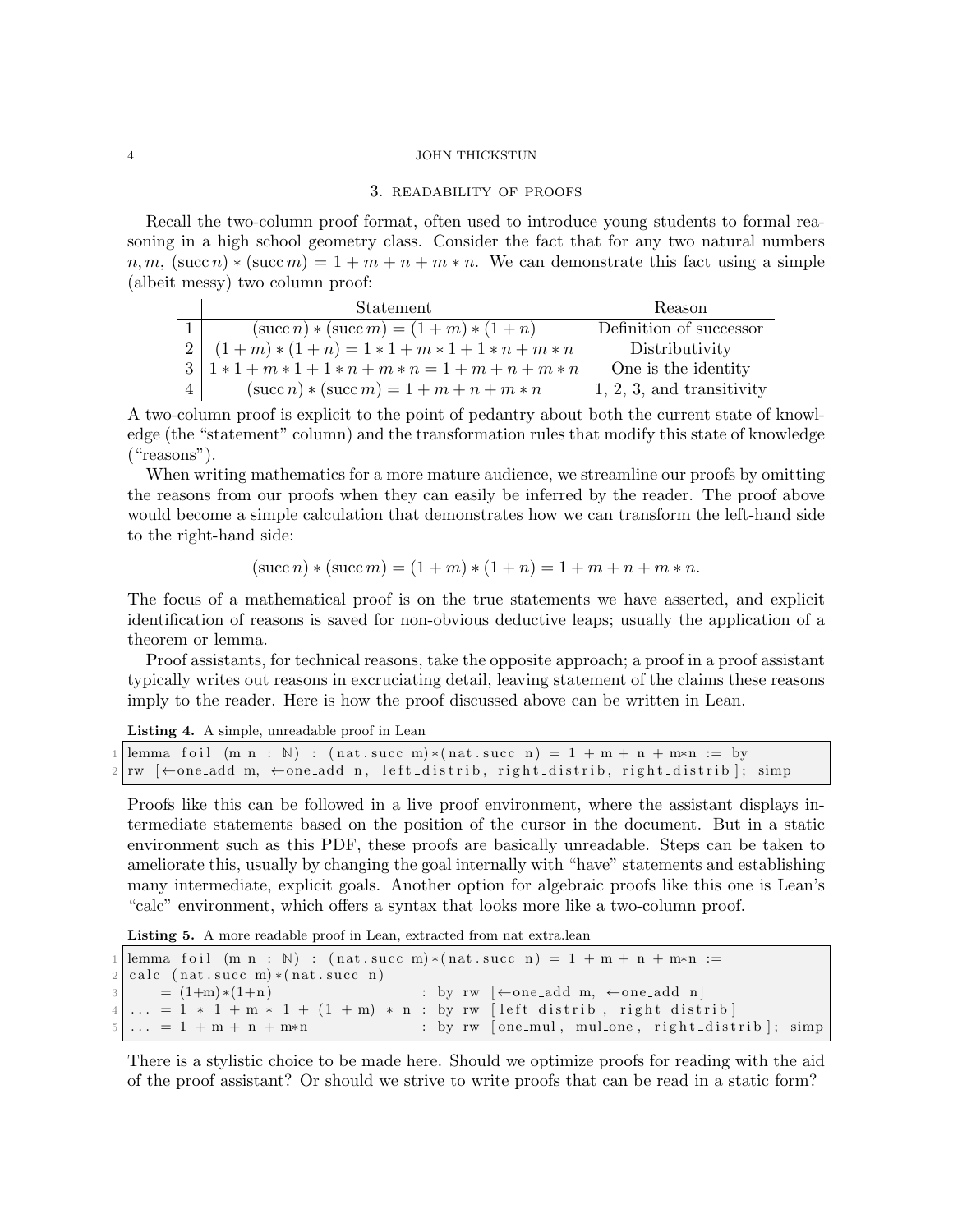### 4. primal and dual interfaces

<span id="page-4-0"></span>I found it helpful to write algorithms in a specific style that made it easier to prove formal results. Consider the following primality test.

Listing 6. A functional test of compositeness

```
1 \mid \text{def is\_composite'} : \mathbb{N} \to \text{bool} := \lambda \text{ n : } \mathbb{N},2 let
3 test_divisors := list.tail (list.tail (list.range n)),
4 div_test := \lambda k : \mathbb{N}, zero_test (n % k)
5 in
6 list . foldr (bor) ff (list . map (div_test) (test_divisors))
```
This is a correct (albeit naive) primality test, but it is difficult to prove claims about it. The difficulty is that to prove something about is composite', we need to make claims about the behavior of map and fold. These are powerful, general functions: the sort of useful function that you would expect to find in a standard library. But the same power and generality that makes them so useful for writing programs also makes it difficult to prove claims about them. I settled into writing functions in a bottom-up style without library calls.

<span id="page-4-1"></span>

Listing 7. A more direct test of compositeness, extracted from definitions.lean

```
def is_composite_aux (n : \mathbb{N}) : \mathbb{N} \to \text{bool}2 \mid 0 := ff3 \mid 1 := \text{ff}4 \mid (nat succ m) := bor (zero_test \text{\$ n \%} (nat succ m)) (is_composite_aux m)
5
6 def is_composite : \mathbb{N} \to \text{bool}7 | 0 := ff(nat.succ n) := is-composite.au x (nat.succ n) n
```
For a direct recursive implementation like this, we can prove everything we need with unadorned inductive arguments. But it is frustrating that I felt forced to completely give up on standard programming abstractions.

To support the use of these standard functions, we might ask a proof assistant to come packaged with a collection of lemmas to support proofs about programs that incorporate these functions, a sort of dual "lemma interface" to the corresponding primal function interface. An obstacle here is that the generality of these functions means we will want to use them in a wide variety of applications; it is not clear whether a dual interface of reasonable size could support all the uses we could imagine for a function. If a particular use of a function isn't supported by the dual interface, then we will need to write a difficult proof from scratch.

Perhaps what is needed here is a change of perspective. First, observe that we already encounter this problem in the primal domain, when a library has code that supports a feature we desire but its interface neglects to expose it. In this case we have to break the abstraction of the interface and dig into the internals of the system to get the feature we want. This is usually difficult, and it commits us to regular maintenance duties: future versions of the library may make internal changes that break our patches (without warning) even if the authors are responsible and committed to interface stability. For these reasons, good software usually treats an interface as a black box; we refuse to peer into its internals and write our software based on the documented interface.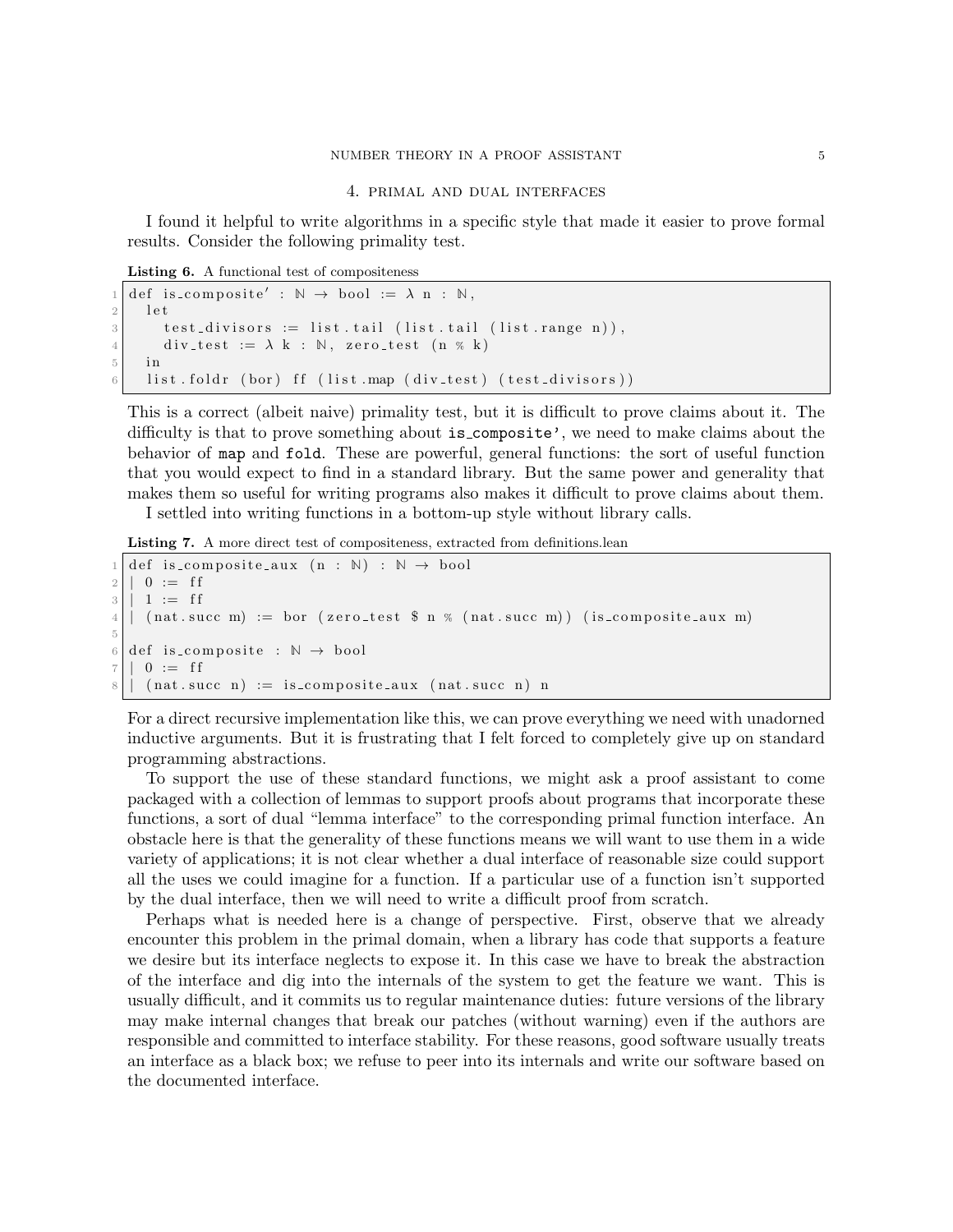It seems possible that we could treat the dual interface in the same way. A software library in this world would come in two parts: a primal programming interface, and a dual lemma interface. The primal interface would enumerate the calls you make into the library, and the dual interface would enumerate the guarantees you could make about these calls. In some ways, the dual interface would behave like documentation, or perhaps better than documentation, because it is guaranteed to be up-to-date. A conscientious library author would preserve interface compatibility in the form of the guarantees given by the dual interface, just like current author often pledge to preserve documented behavior.

One objection to this view of the future is that it might not be possible to write down a powerful enough dual interface to make the primal interface useful. I don't believe this holds up to scrutiny; it seems equivalent to claiming that it is impossible to write down the spec of a sufficiently general program. If this were true, it would doom the entire project of formal verification, and empirically this doesn't seem to be the case. It is certainly possible to write down a formal spec for the map and fold functions considered above. Nevertheless, in this world programmers will likely complain that certain true behavior of the primal interface isn't documented by the dual interface. For example, the dual interface for map might not declare that "map" processes a list in order, even if the implementation behaves this way internally. But this is no different than the situation for unexposed behavior in the primal interface, and making use of such undocumented behavior is already generally considered uncouth. Indeed, reliance on such behavior prevents certain optimizations (such as parallelizing map) that might otherwise be possible. Current software interfaces sometimes try to deal with this by explicitly renouncing certain behavior: "we make no guarantee about the order of processing of map's input." A dual interface would formalize these pronouncements in an opt-in rather than opt-out manner: an interface only guarantees the behavior guaranteed by its lemmas.

A more practical objection is that the specs for programming libraries might be so abstract and general as to be useless; it would be easier for the programmer to write less general utilities from scratch than attempt to leverage a library. This is certainly the case when no duall interface is provided (as seen above in the example of a primality test). Designing practical, dual interfaces that support programming applications and verification in a streamlined way ought to be a high priority for the formal verification community.

### 5. definitions

<span id="page-5-0"></span>Keeping the theme of primality tests from the previous section, consider the following definition of a composite number:

<span id="page-5-1"></span>Listing 8. The definition of a composite number, extracted from definitions.lean

|  | $1   \text{def composite } (n : \mathbb{N}) : \text{Prop} := n \neq 0 \land \exists \text{ a : \mathbb{N}, \exists \text{ b : \mathbb{N}, a \neq 1} \land \text{ b \neq 1} \land n = a * b$ |  |  |  |  |  |  |  |  |  |  |  |  |  |  |  |  |  |  |
|--|---------------------------------------------------------------------------------------------------------------------------------------------------------------------------------------------|--|--|--|--|--|--|--|--|--|--|--|--|--|--|--|--|--|--|
|--|---------------------------------------------------------------------------------------------------------------------------------------------------------------------------------------------|--|--|--|--|--|--|--|--|--|--|--|--|--|--|--|--|--|--|

Observe that we now have two definitions of a composite number: an extensional definition given by the relation defined in Listing [8](#page-5-1) and and operational definition given by the algorithm described in Listing [7.](#page-4-1) We can prove an equivalence between these two definitions (the proof is not trivial; see decidable relations.lean):

<span id="page-5-2"></span>Listing 9. The link between composite numbers and primality tests, extracted from decidable relations. Lean

 $1$ emma computable\_composite {n :  $\mathbb{N}$ } : is\_composite n = tt  $\iff$  composite n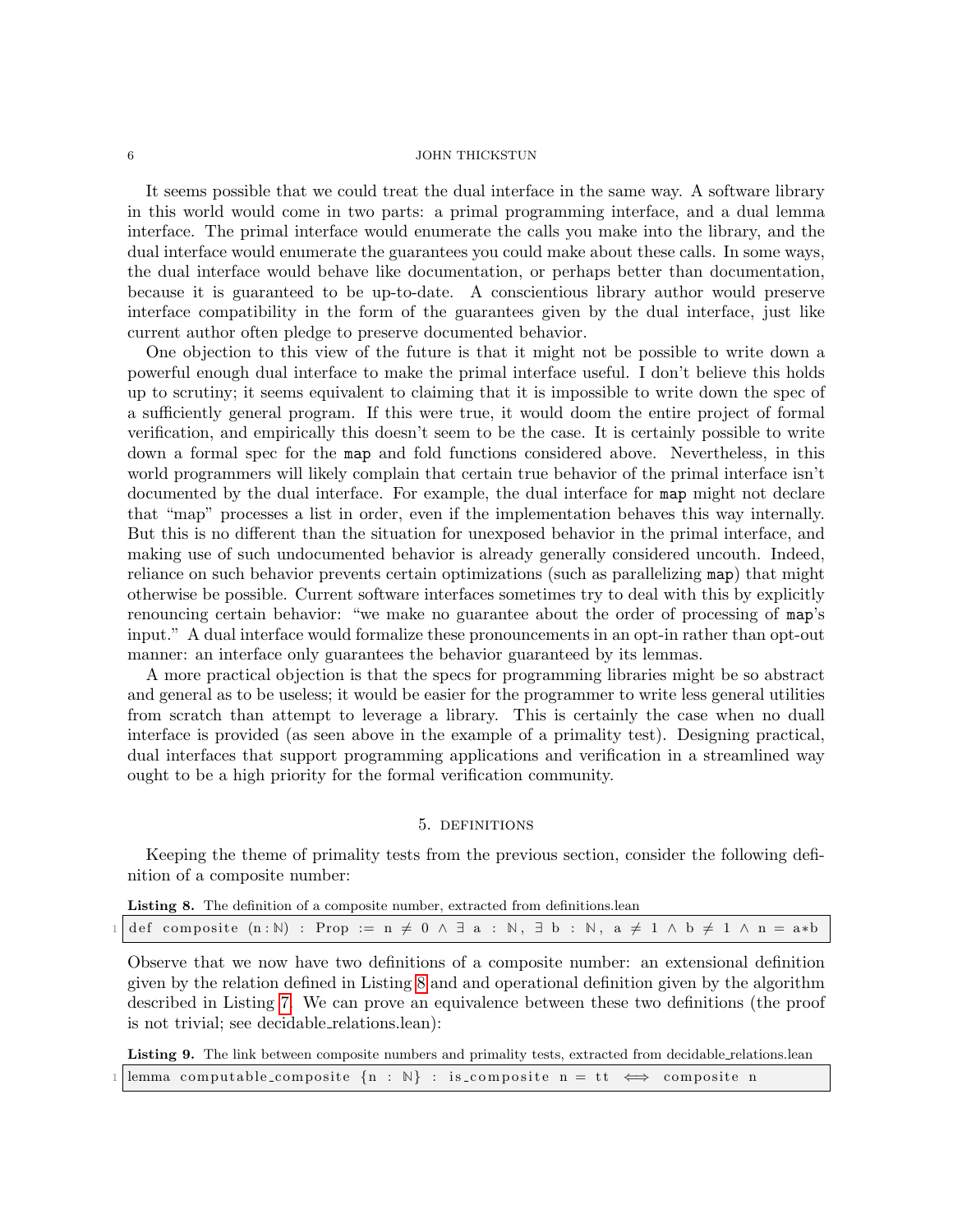In the sense of logically equivalence, we could take either is composite or composite as "the definition" of a composite number. Generally when we have two logically equivalent characterization of a phenomenon, it is admissible to take either as the definition. But in some sense (that I haven't been able to fully pin down) extensional characterizations seems like better, more fundamental definitions than operational characterizations. One perspective on this intuition is that the relation composite can be interpreted as a spec for the algorithm is composite. If we take is composite to be the definition of a composite number, then it is beyond the reach of formal verification; there cannot, a priori, be a bug in its implementation.

Perhaps the choice of the relational definition is uncontroversial for primality, but we can't conclude that extensional definitions are strictly preferable. Consider the following definition of the product of a list of numbers.

Listing 10. The definition of a product of a list, extracted from definitions. lean

```
def product : list \mathbb{N} \to \mathbb{N}2 \begin{bmatrix} 1 \\ 1 \end{bmatrix} := 1
3 \mid (\text{h} :: \text{t}) := \text{h} * (\text{product} \space t)
```
In this case, an operational definition seems quite natural. Indeed, it is hard to image what an extensional definition of this product would even look like. One might argue that this is a recursive definition, and try to draw a distinction between recursive definitions and general operational definitions. But I am not sure how to formalize this distinction.

For a murkier case, consider the definition of (natural number) division. In elementary education, we are introduced to division operationally:  $n/k$  is the number of times k "goes" into" n. Essentially, we define  $n/k$  and the remainder  $n \times k$  by the following algorithm.

## Algorithm 1 Natural number division

begin  $a \leftarrow 0$ while  $a * k < n$  do  $a \leftarrow a + 1$ return  $a, n - a$ end

Another variant of this algorithm starts the loop at n and repeated subtracts off  $k$  (this is nicer from a programming perspective, because we can write it as a recursion with a welldefined base case and easily prove that it halts, but it is probably not the algorithm most children run). Later in our education, we learn the more sophisticated long division. But this is the same game: definition by algorithm.

To write down an extensional definition of division, we first need to prove a lemma (see division in numbers. lean for a formal version of this lemma).<sup>[1](#page-6-0)</sup>

<span id="page-6-1"></span>**Lemma 2.** Let  $n, k \in \mathbb{N}$  with  $k > 0$ . There exist unique natural numbers q and r such that

$$
n = qk + r \qquad and \qquad 0 \le r < k.
$$

<span id="page-6-0"></span><sup>&</sup>lt;sup>1</sup>For reasons that I can only understand as a kind of narrowly-scoped insanity, many mathematicians like to call this lemma the division algorithm.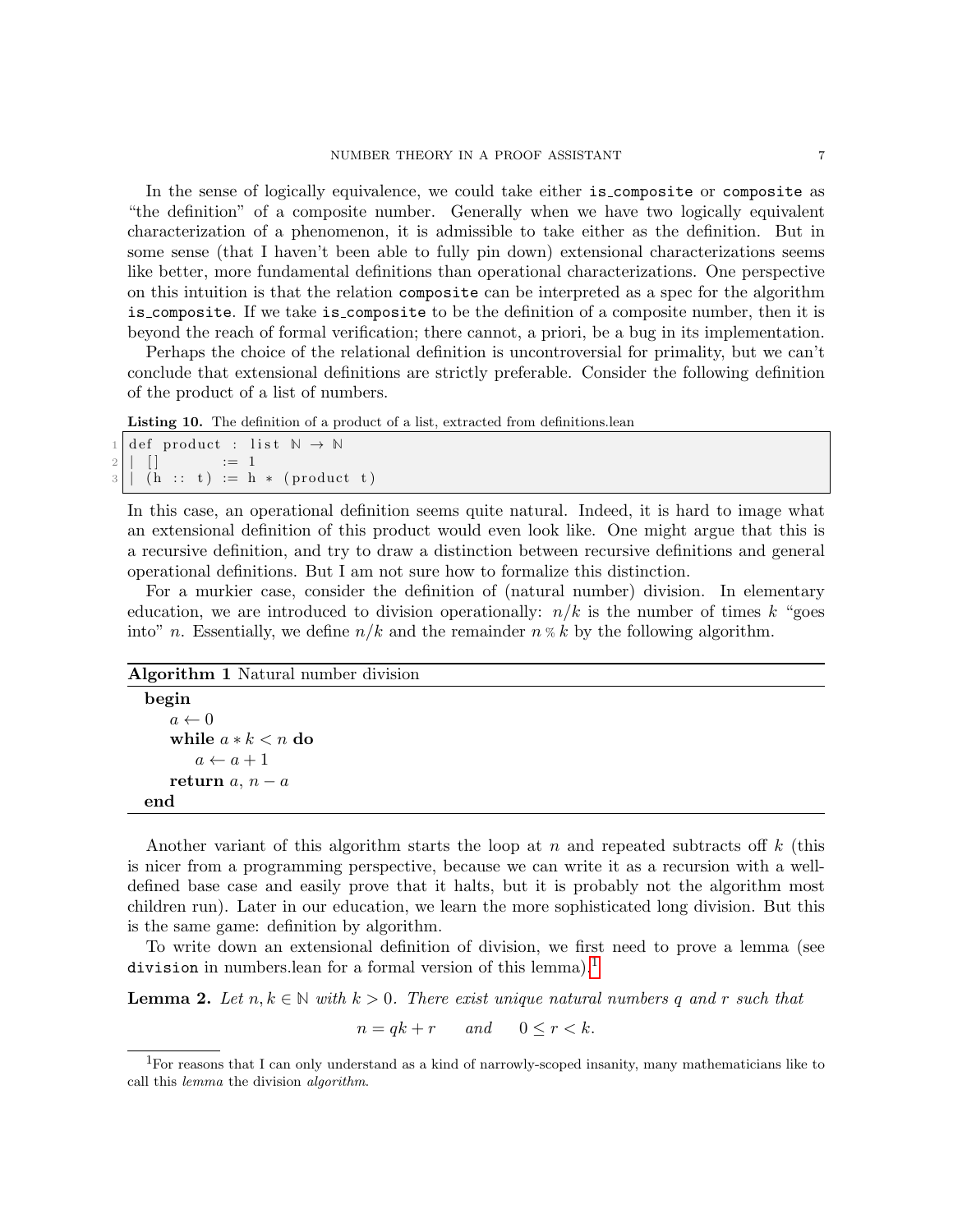We can now write down the following definition of division:

**Definition 3.** The dividend (denoted  $n/k$ ) and remainder (denoted  $n*k$ ) are the unique natural numbers q and r given by Lemma [2.](#page-6-1)

This extensional definition of division is a lot harder to swallow than the relational definition of a composite number. First, we need to write down a pretty abstract claim about the existence and uniqueness of certain numbers. Then we have to prove this claim. Only then do we get to give a definition of division. And finally, we need to show that a division algorithm (e.g. long division) correctly computes the dividend and remainder. In contrast, if we define division operationally then we get existence and uniqueness for free (the halting property guarantees existence and determinism guarantees uniqueness). And there's no need for a correctness proof because the definition makes the algorithm correct by fiat. It's not surprising then that we take the easy route when we present division to young children, but this does seem to inject a degree of arbitrariness and rote-learning into mathematical education. In this presentation there is no justification for long division, it's just an algorithm that must be memorized.

Let's now consider the consequences of this discussion in the context of a proof assistant. First, observe that if we restrict ourselves to constructive reasoning then we are forced to provide decision procedures for many of the concepts that we define extensionally. The reason is that we often want to argue by cases; for example, to prove a property for all numbers it suffices to prove it for prime numbers and also prove it for composite numbers. This argument relies, prima facie, on the law of excluded middle. But if we establish a decision procedure–as we do in Listing [9](#page-5-2) for the composite relation–then we can split by cases on the result of this algorithm. We recover a limited form of excluded middle for decidable propositions.

In practice, proving the correctness of algorithms for decidable propositions can be so tedious that we will be tempted to work directly with an algorithmic definition: see decidable relations.lean for the work required to establish the connection between the composite relation and primality test. In informal mathematics, we avoid this tedium by either appealing directly to excluded middle or hand-waving that we could construct a decision procedure if we wanted to. For once, there is a corresponding sort of hand-waving that we can do in the proof assistant to avoid tedium: ignore the extensional definition and work directly with an algorithm.

For our main results I find this approach unsatisfying. The theorems we would prove under operational definitions of their constituent terms could invite misleading interpretation: its easy to interpret these theorems as claims about the equivalent extensional definitions. But the formal theorems do no make these claims; this is a deduction from outside the formal system that relies on unverified claims about the correctness of the algorithms; the situation is similar to the one presented in Listing [3.](#page-2-1) This extra-formal distinction is illustrated dramatically if there is a bug in our implementation of one of our operational definitions. As we discussed at the outset of this section, there is no internal mechanism in the proof assistant to identify such mistakes. And in this case, there will be a profound mismatch between the (verified) theorems we prove and our interpretation of them.

In light of this discussion, the terms in the fundamental theorem proved in numbers.lean are given the most natural possible definitions: properties of lists are given recursive (i.e. operational) definitions, but the crucial property of being "a list of primes" (i.e. a plist) is defined using the extensional definition of a prime.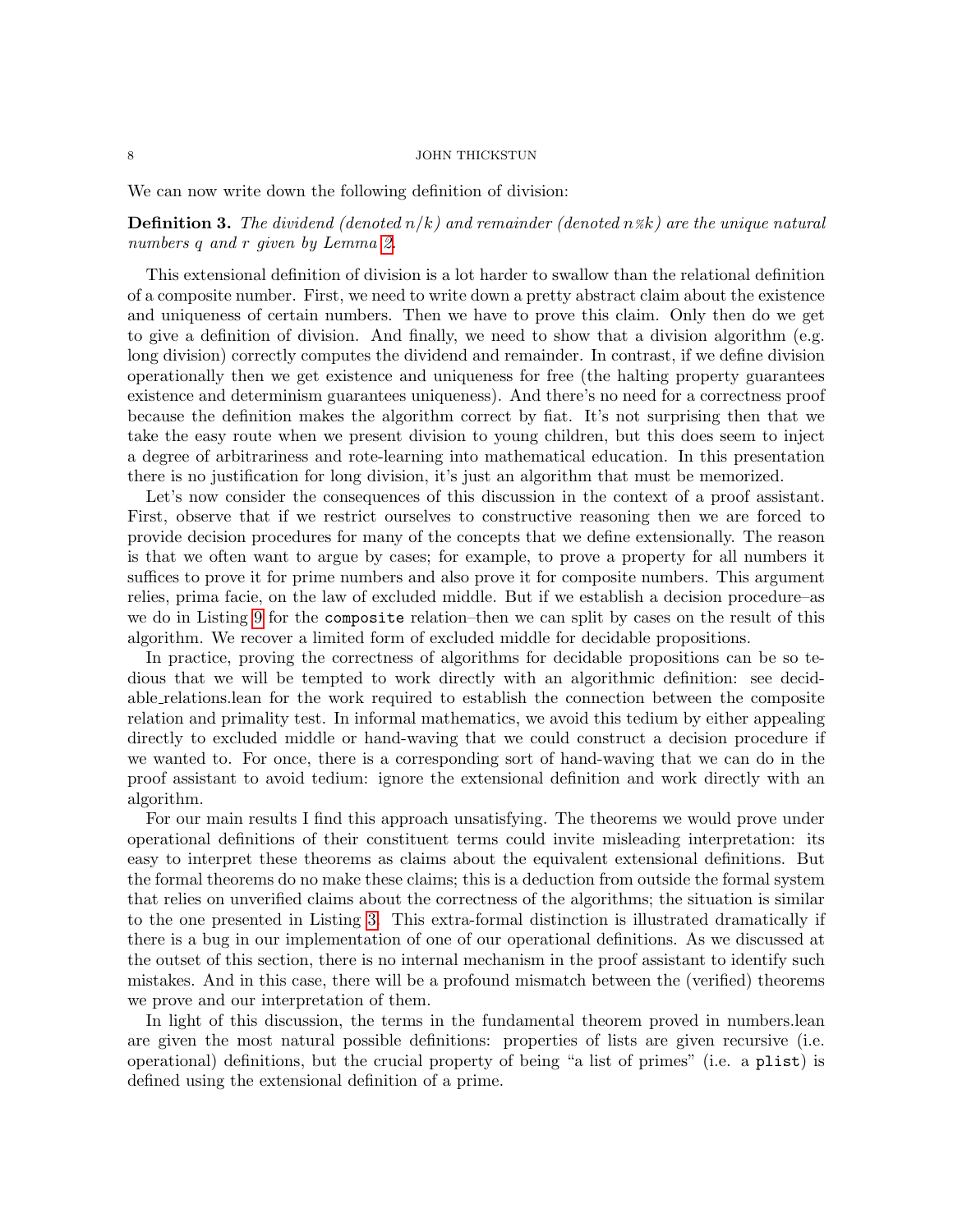$1$  def plist : list  $\mathbb{N} \to \text{bool}$  $2 \mid | \cdot | \cdot |$  := tt  $3 \mid$  (h :: t) := nt.irreducible h && plist t

Listing 12. The definition of a prime, extracted from definitions.lean

| $1$ def irreducible (p : N) : |  |                                                                                                         |
|-------------------------------|--|---------------------------------------------------------------------------------------------------------|
|                               |  | $2$ Prop := $p \neq 0 \land p \neq 1 \land \forall k : \mathbb{N}, (k   p) \implies (k = 1 \lor k = p)$ |

However, some of the auxiliary concepts used in the proofs leading to the fundamental theorem are given operational definitions. Most notably, I use Lean's built-in algorithmic definitions of natural number division and the greatest common divisor. It is perhaps surprising that the statement of the fundamental theorem of arithmetic does not depend on the definition of natural number division. The source of confusion is the distinction between natural number division and the "divides" relation. While division is given an operational definition, the notion that a number k divides another number  $n$  is given the following extensional definition.

|  | Listing 13. The definition of "divides," extracted from the Lean library: library/init/algebra/ring.lean   |  |  |  |  |  |  |
|--|------------------------------------------------------------------------------------------------------------|--|--|--|--|--|--|
|  | 1 instance comm_semiring_has_dvd : has_dvd $\alpha :=$ has_dvd mk ( $\lambda$ a b, $\exists$ c, b = a * c) |  |  |  |  |  |  |

With this policy, extensional definitions for the terms in the theorems we care about and operational definitions for auxiliary results, we can be confident that our theorems encoded in Lean say what we think they do. And we save a lot of work in the auxiliary results. We should be mindfully suspicious of the auxiliary lemmas that state facts about operationally defined concepts. But this suspicion does not cast doubt on the proof of the main results; the claims made by the auxiliary lemmas are technically correct and useful; they just may not be interpretable in the most natural sense.

### 6. deduction by generalization

<span id="page-8-0"></span>To prove a difficult theorem, mathematicians sometimes find that it is easier to prove a more general result and deduce the desired result as a special case. For example, Alexander Grothendieck settled the Weil conjectures by essentially re-writing the entire field of algebraic topology in the general setting of étale cohomology. Andrew Wiles proved Fermat's last theorem as a corollary of a far more general modularity theorem. The effectiveness of this meta-mathematical move should appear at least a little surprising: why should it be easier to prove a strictly more general statement?

This phenomenon appears in a more elementary context in the construction of rigorous induction proofs. When constructing an inductive proof, it is often useful to show a more powerful claim than the required result, because this yields a more powerful inductive hypothesis. Intuitively, if the claim to be show is to weak then it may not be strong enough to propagate itself in the inductive step; strengthening the claim makes our goal in the inductive step more difficult, but it also gives us a stronger hypothesis to work with. This phenomenon is common knowledge in the formal verification community, where proofs are formal and induction is the most fundamental tool for reasoning about inductive datatypes and recursive functions. As an example, consider a recursive definition of distance between two natural numbers.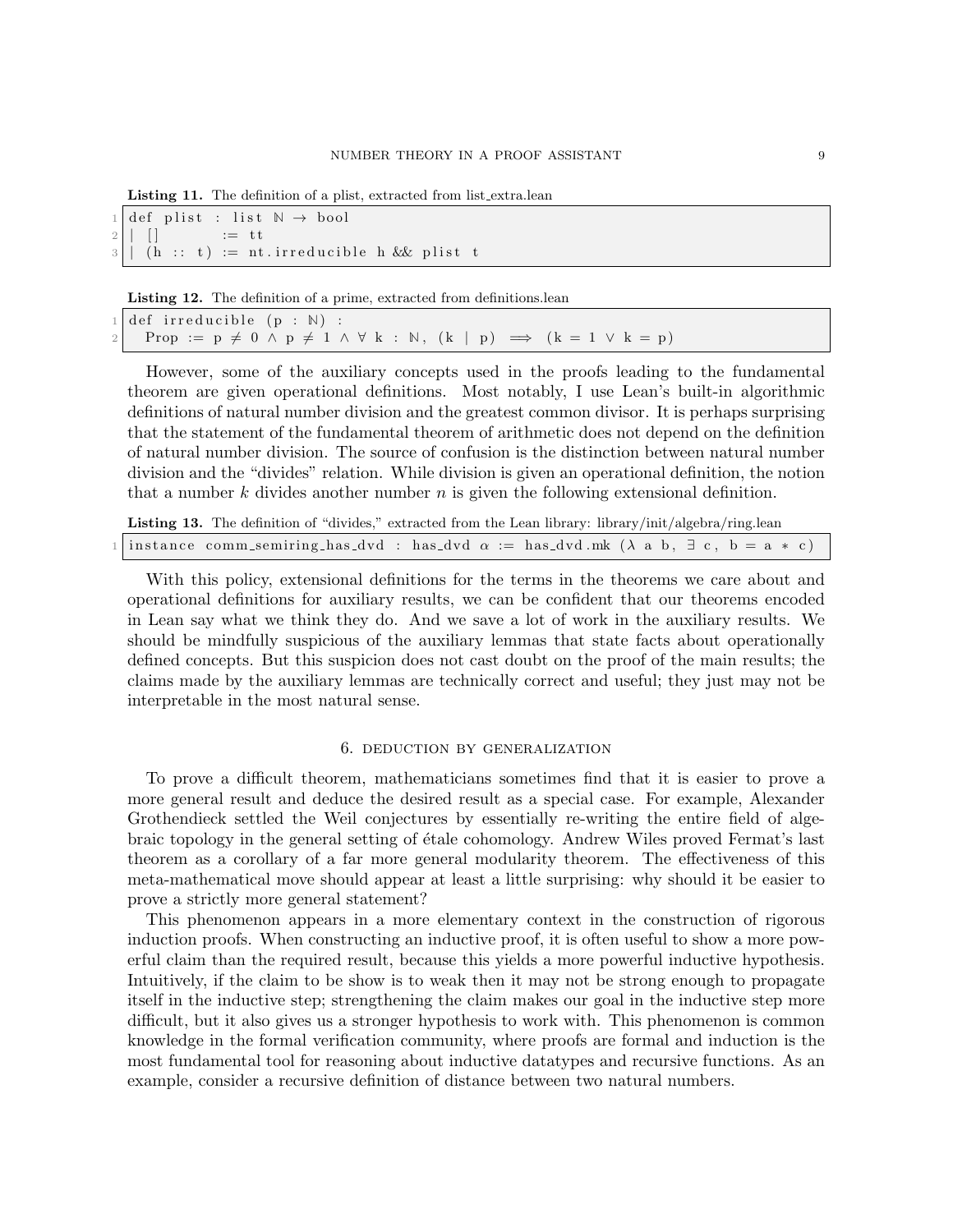Listing 14. A definition of distance for natural numbers, extracted from distance.lean

 $def dist: \mathbb{N} \to \mathbb{N} \to \mathbb{N}$  $2 \mid 0 \qquad m \qquad := m$  $3 \mid n \mid 0 \quad \mathfrak{i} = n$  $4 \mid (n+1)$   $(m+1) := \text{dist } n m$ 

Suppose we want to prove that  $dist(m, n) = dist(n, m)$  (symmetry; see dist\_symm in distance.lean for a formal proof). The only tool we have is the definition, and it is a recursive definition, so our proof must proceed by induction. By induction on  $m$ , we have the inductive hypothesis dist $(m, n) = \text{dist}(n, m)$  and we need to show that  $\text{dist}(m + 1, n) = \text{dist}(n, m + 1)$ . If  $n = 0$  the result is easy (both sides equal  $m + 1$ ) so suppose  $n = k + 1$  for some  $k \in \mathbb{N}$ . Now our hypothesis becomes  $dist(m, k + 1) = dist(k + 1, m)$  and we must show that

$$
dist(m + 1, k + 1) = dist(k + 1, m + 1).
$$

Applying the definition of distance (the third constructor) this is equivalent to showing that

$$
dist(m, k) = dist(k, m).
$$

But it is unclear now how to apply our inductive hypothesis.

Suppose instead we had taken the inductive hypothesis  $\forall n$ , dist $(m, n) = \text{dist}(n, m)$ . The distinction between this generalized claim and the claim for an arbitrary  $n$  in the preceding paragraph is easy to miss in informal arguments. We now need to show that  $\forall n$ , dist $(m+1, n)$  $dist(n, m + 1)$ . We can do this by demonstrating that  $dist(m + 1, n) = dist(n, m + 1)$  for an arbitrary n. And as before, after considering the case  $n = 0$ , it remains to show that  $dist(m, k) = dist(k, m)$ . But now the stronger inductive hypothesis applies, and we are done. See distance.lean for many more examples of this style of inductive proof.

Here is another interesting and elementary example of the power of generalization that was exposed to me only by the careful reasoning enforced by formal verification. Consider the following proposition, where the  $\%n$  operator denotes remainder mod n.

**Proposition.** For all natural numbers x, y, and n,  $[x \times n + y \times n] \times n = (x + y) \times n$ 

*Proof.* By definition of natural number division,  $a = n\left(\frac{a}{n}\right)$  $\left(\frac{a}{n}\right) + a \times n$ . Using this identity to eliminate all terms with modulo operations and calculating, we have

$$
[x\%n + y\%n]\%n = x - \left(\frac{x}{n}\right) + y - \left(\frac{y}{n}\right) - n\left[\frac{x - \left(\frac{x}{n}\right) + y - \left(\frac{y}{n}\right)}{n}\right]
$$
  

$$
= x - \left(\frac{x}{n}\right) + y - \left(\frac{y}{n}\right) - n\left[\frac{x + y - \left(\frac{x}{n}\right) - \left(\frac{y}{n}\right)}{n}\right]
$$
  

$$
= x - \left(\frac{x}{n}\right) + y - \left(\frac{y}{n}\right) - n\left(\frac{x + y}{n}\right) - \left(\frac{x}{n}\right) - \left(\frac{y}{n}\right)
$$
  

$$
= x + y - n\left(\frac{x + y}{n}\right) = (x + y)\%n.
$$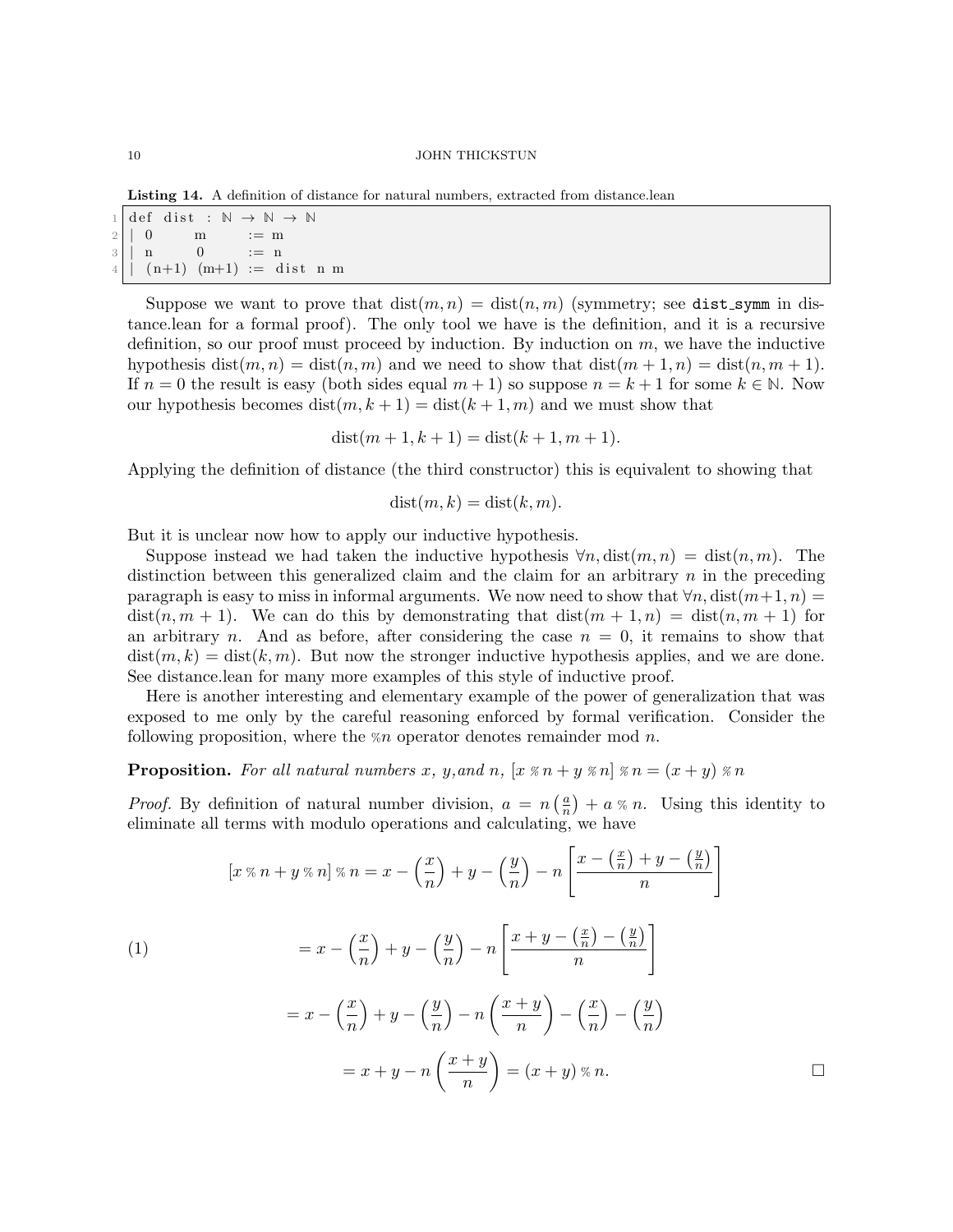This is a valid proof, in the sense that with sufficient care one can formalize an argument in a proof assistant that follows the path of these computations. But it is surprisingly tricky, requiring many auxiliary lemmas such as the following (this particular lemma is required to justify Equation 1).

Listing 15. An unexpectedly important algebraic identity

```
lemma add_sub \{m \; n \; a \; b \; : \; \mathbb{N}\}\ (\text{hm} \; : \; m \geq a) (\text{hn} \; : \; n \geq b): m - a + n - b = m + n - a - b
```
What's going on here is that our proof attempts to do algebra with natural numbers and, as any mathematician will tell you, algebra works best in a closed number field. If our numbers were integers–if we had additive inverses–then the identity above would follow trivially by commutativity of addition. In informal arguments, we frequently pass to a more general number system when convenient, usually without even noticing. Historically this practice led to the introduction of complex numbers, when the mathematicians Cardano and Bombelli found it useful to reason with imaginary values as intermediate terms in algebraic computations, in pursuit of (real) solutions to cubic equations. To prove the proposition above, we would do better to prove it for integers and derive the statement for natural numbers as a special case.

### 7. unsound deduction

<span id="page-10-0"></span>When proving more complicated results in Lean, I fell into a workflow where I would start writing a proof, write down helper lemmas (without proof) that I needed for various subgoals, and return later to prove the helper lemmas. This usually worked out well, but the risk of introducing lemmas without proof is that it is possible to make assertions that are false. Consider the following definition of a sorted list.

Listing 16. A bad definition of a sorted list

```
def \; \text{lmin} : \; \text{list} \; \mathbb{N} \to \mathbb{N}2 \begin{bmatrix} 1 \\ 1 \end{bmatrix} := 0
3 \mid (h : : t) := \min h (\text{lmin } t)4
5 def sorted : list \mathbb{N} \to \text{bool}6 | [ ] := tt
7 \vert \vert (h :: t) := (min h (lmin t) = h) & sorted t
```
There is a bug in the definition of lmin: it always returns zero. This bug propagates into the definition of sorted, which will return true iff its input is []. I didn't discover this until much later because I immediately wrote down the following lemma, with the intent to come back later and fill in the proof.

Listing 17. A simple lemma about sorted lists, extracted from list\_extra.lean

 $1$ emma s orted\_sing leton  $(x : \mathbb{N})$  : sorted  $[x] =$  tt

This (false!) lemma enabled me to prove a lot of results by reducing to a single-element list, which meant I didn't notice the bug with the empty list. So the bad definition stood for a long time and proliferated throughout my codebase. When I finally returned to prove sorted singleton and realized the problem, I was pretty horrified.

But it turned out that the problem wasn't bad at all. First, I changed the definitions: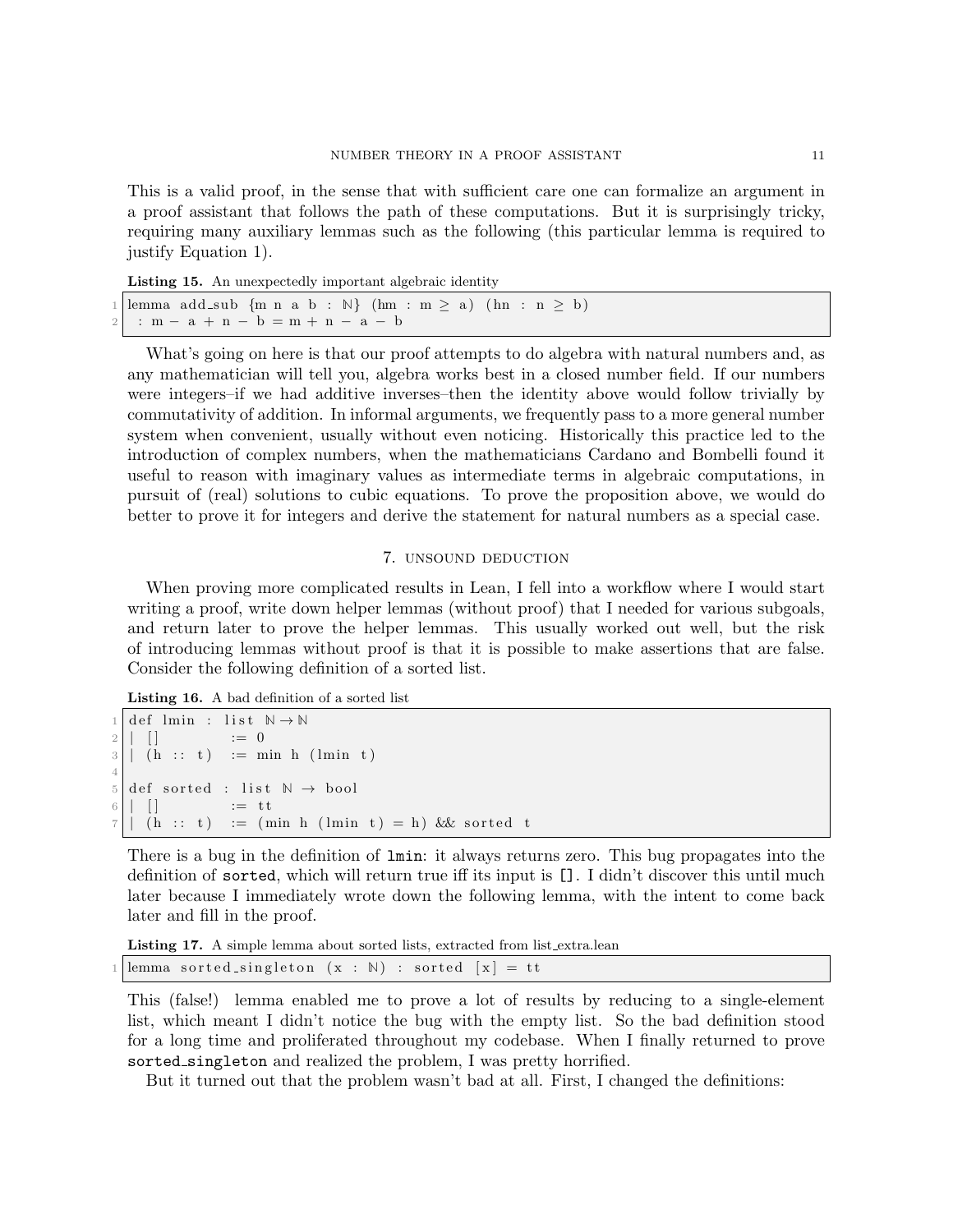Listing 18. A correct definition of a sorted list

```
def lmax : list \mathbb{N} \to \mathbb{N}2 \mid | \quad | \quad | \quad | \quad | \quad | \quad | \quad |(h :: t) := \max h (\max t)4
   def sorted : list \mathbb{N} \to \text{bool}6 | | \qquad \qquad := \text{tt}(h :: t) := (max h (max t) = h) & sorted t
```
Of course, this broke all my proofs, but the fix to the proofs was almost mechanical: I went through and replaced every max with a min, every lmax with lmin, flipped a bunch of  $\leq$ inequalities to  $\geq$ , and replaced a few standard library invocations of lemmas regarding min with the corresponding ones regarding max. And all the proofs went through again. Recalling the discussion of interfaces from Section [4,](#page-4-0) I had essentially hidden the buggy definition lmin behind the dual interface sorted singleton. Once I replaced lmin with a correct implementation lmax, sorted\_singleton held true and so did the rest of my results.

This suggests that inconsistency isn't always the disaster implied by the principle of explosion. Under the false assumption of sorted singleton, the deductive calculus permitted me to prove any claim I wanted. But I somehow managed to avoid writing any proofs that depended on this explosion of consequences; once I patched up the buggy definition, all my proofs became valid. This observation is congruous with Wittgenstein's comments about paradoxes. It's also congruous with the habits of the mathematical community, which generally works in a naive and implicit axiomatic framework, without concern for the foundational difficulties that motivate careful formalisms like Zermelo-Frankel.

A bold prognosticator might infer from these observations that if we ever found an inconsistency in ZF, it would be a non-event. Set theorist would work furiously for a few years to patch it up, and the broader mathematical community would proceed unfazed. I don't completely understand why this is the case, but I speculate that the answer has to do with semantics in some broad classical, or even Platonic, sense. Unlike a SAT-solver, a mathematician's proof-writing isn't directed by random or heuristic application of the deductive calculus. Proof-writing activity is largely undertaken in support of claims that we already believe for semantic reasons, making it less likely that we accidentally stumble into a contradiction and prove a false claim.<sup>[2](#page-11-1)</sup> This also helps explain why it is possible to recover most of our reasoning when we "patch up" an unsound argument; there is nothing wrong with the objects under consideration, we just need to a better definitions and logic to correctly discuss them.

### 8. semantics

<span id="page-11-0"></span>I'd like to wrap up with some thoughts about intuitionistic logic. Understanding this logic– and more generally, the ideas and motivation behind non-classical logics–was one of my main objectives for this project. I still don't fully understand it, so this section is likely the least coherent part of this paper. But I'd like to at least try to say something about logic.

Let's take a broad view of the constituents of a logic. A logic has a syntax consisting of well-formed formulas, axioms, and a deductive calculus for deriving theorems from axioms.

<span id="page-11-1"></span> $2Of$  course, the method of proof by contradiction inverts this situation. And, as every novice mathematician has learned, it is extremely easy to make a mistake in these arguments.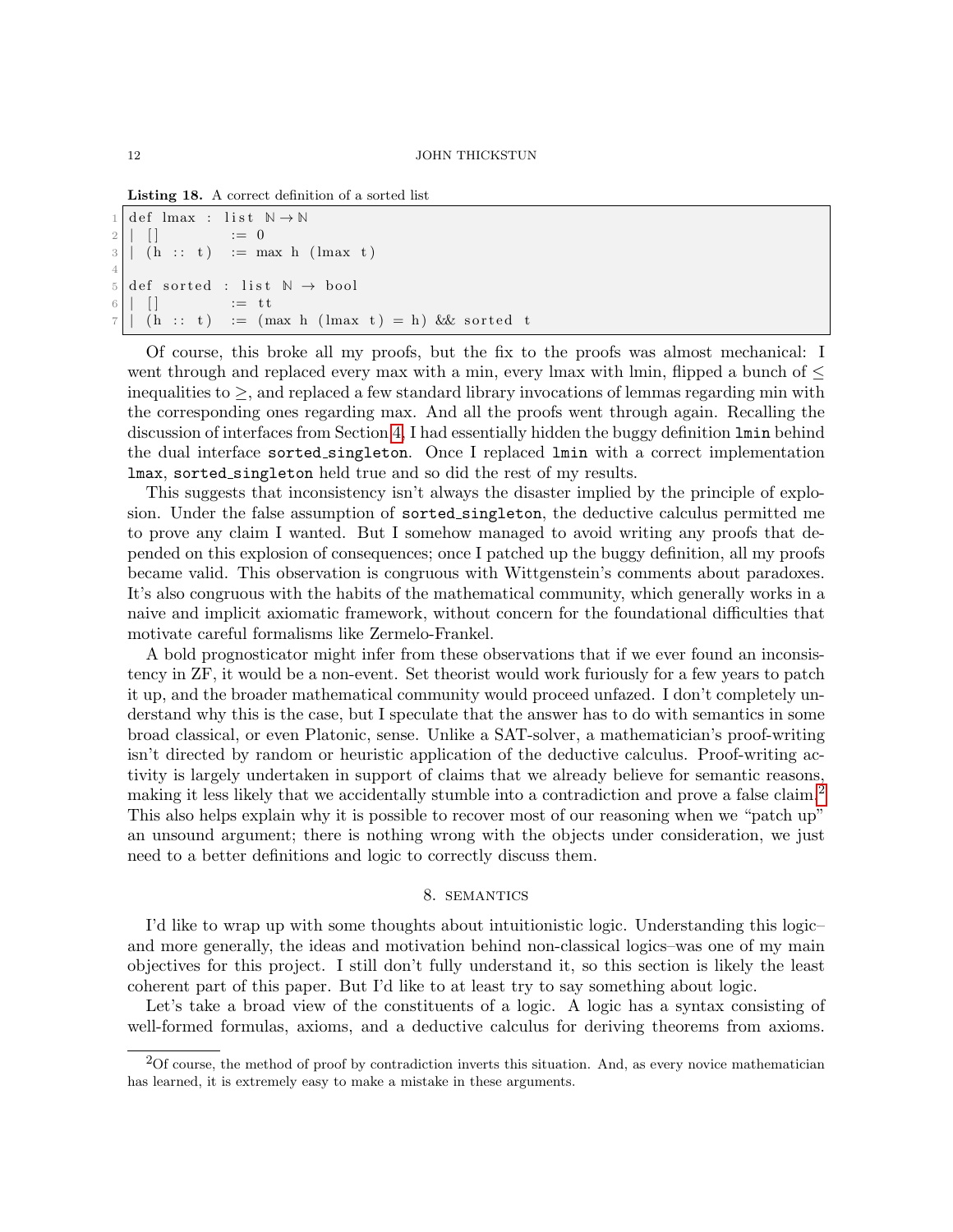It also has a semantics consisting of models, and a satisfaction criterion that links models to formulas. Most logics seem to have some notion of completeness, a semantic concept that is defined with respect to a class of models: a well-formed formula is a tautology iff it is satisfied by every model, and a logic is complete iff it deduces every tautology. Logics also have a notion of soundness. We can define soundness semantically: a logic is sound iff every deduction is a tautology. But in many logics (e.g. classical, intuitionistic) we can get away with a purely syntactic definition of soundness: a logic is sound iff its deductive calculus derives no contradictions.

Classical first-order predicate logic is complete with respect to the classical model theory of structures. Intuitionistic first-order is obviously not complete with respect to these models (e.g. it does not derive " $p \vee \neg p$ ," which is satisfied by every structure). But it is complete with respect to Kripke models, which constructivists seem to view as a "more appropriate" semantics for constructive logic. (Interestingly, this completeness proof is apparently not nonconstructive; Beth models are an alternative semantics for intuitionistic first-order logic, for which the completeness proof is itself constructive.)

I've been struggling to understand what could be meant by an "appropriate semantics" for a (sound) deductive calculus. One seemingly natural interpretation is that a semantics is "appropriate" for a deductive calculus if you can prove a completeness theorem for that deductive calculus for the given semantics. This view would endow any deductive calculus with an "internal semantics" for which it is, by construction, complete. This seems elegant, but I don't know if helps us understand what's going on any better.

As with any research project, I've walked away with more questions than answers. The Kripke models of intuitionistic logic seem frustratingly circular; the semantics of the logic themselves talk about deductions; there seems to be, in a sense, nothing more than deductions. Contrast this with classical model theory, which at least gestures at a broader Platonic universe of structures. As discussed in Section [7,](#page-10-0) some form of Platonism seems important for keeping our reasoning in check and intuitionistic semantics don't seem to help us understand this phenomenon. I don't know if this is a reasonable criticism of intuitionism, or if I'm asking the semantics to do too much. I also don't understand the connection between operational semantics with its notions of soundness (any typed program halts) and completeness (any program that halts has a type) and logical semantics with the soundness and completeness notions discussed above; it seems that there ought to be some connection via the Curry-Howard isomorphism. For that matter, I also don't understand how the calculus of constructions offered by Lean compares to other settings like first-order intuitionistic predicate logic. The calculus of constructions seems much stronger.

### 9. CONCLUSION

<span id="page-12-0"></span>Let's try to draw some broad constructive lessons from the observations in this paper, with the aim of making proof assistants a better and more popular tool. For outreach to the mathematical community, it seems important to develop strong tactic libraries that minimize the language barrier between written and formal proofs. For mathematicians themselves: there ought to be a discussion about the workflow we want to foster for a future generation of mathematicians. Do we imagine that future mathematicians will spend their working lives reading and writing mathematics in a proof assistant? Or do we imagine proof assistants as